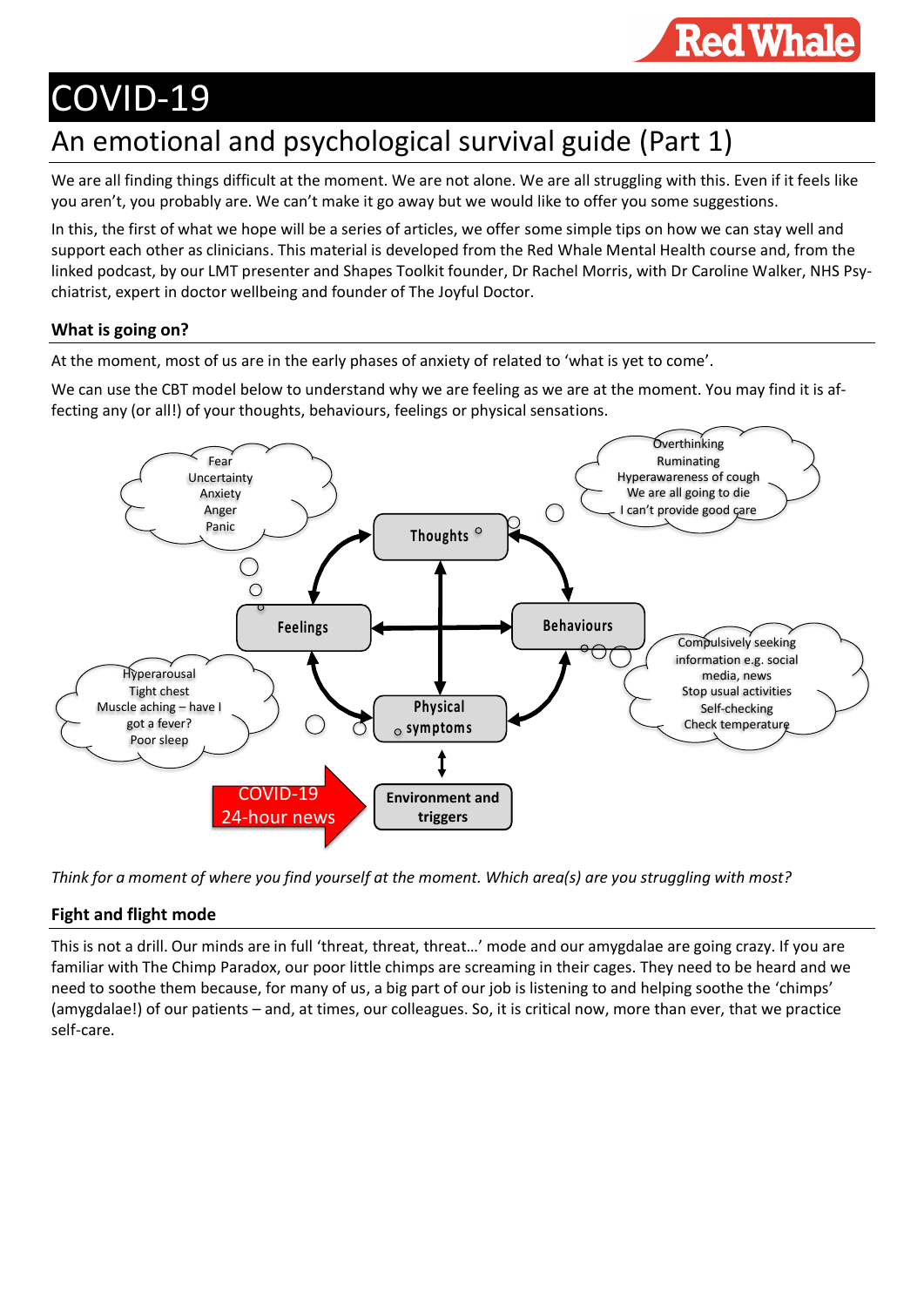#### **What might help?**

| Get the basics right                                                                                                             |                                                                                                                                  |  |  |  |
|----------------------------------------------------------------------------------------------------------------------------------|----------------------------------------------------------------------------------------------------------------------------------|--|--|--|
| Simple things will make a difference, and they are the very things we are likely to STOP doing at this time, but we need to help |                                                                                                                                  |  |  |  |
| each other to make sure we are looking after ourselves. This means we need to:                                                   |                                                                                                                                  |  |  |  |
| $\bullet$                                                                                                                        | Take regular breaks and use them for rest.                                                                                       |  |  |  |
| $\bullet$                                                                                                                        | Refuel: drink, eat.                                                                                                              |  |  |  |
| $\bullet$                                                                                                                        | Go to the loo when you need to.                                                                                                  |  |  |  |
| $\bullet$                                                                                                                        | Be kind to yourself and each other - situations like this bring our best and worst days.                                         |  |  |  |
| $\bullet$                                                                                                                        | Connect with people at work - have a couple of 5-10-minute get togethers each day. Prioritise making it happen. You are          |  |  |  |
|                                                                                                                                  | not responsible for the whole of society. You can only do so much. (At Red Whale, we have set up a daily virtual coffee          |  |  |  |
|                                                                                                                                  | break for 15 minutes each day; anyone who is free can bring a coffee and join.)                                                  |  |  |  |
| Control what you can control (your behaviours)                                                                                   |                                                                                                                                  |  |  |  |
| $\bullet$                                                                                                                        | Social media: reduce the amount overall. Notice how it makes you feel and find your own balance. There is good and bad           |  |  |  |
|                                                                                                                                  | - it can be helpful to reach out, connect and find support, but it can also escalate things.                                     |  |  |  |
| $\bullet$                                                                                                                        | News updates: set specific and time-framed periods to look at the news, e.g. 10 minutes twice daily. Consider using the          |  |  |  |
|                                                                                                                                  | press conferences.                                                                                                               |  |  |  |
| $\bullet$                                                                                                                        | As far as possible, try to keep your usual routine and participate in usual activities, even if you have to be a bit creative,   |  |  |  |
|                                                                                                                                  | e.g. virtual coffee with a friend, watching a family film and chatting about it by WhatsApp as it takes place, doing a HIIT      |  |  |  |
|                                                                                                                                  | workout in the garden or indoors.                                                                                                |  |  |  |
| $\bullet$                                                                                                                        | Think of life one day at a time. What can you do to stay in the moment? - use mindfulness techniques (https://www.head-          |  |  |  |
|                                                                                                                                  | space.com).                                                                                                                      |  |  |  |
| $\bullet$                                                                                                                        | Reach out in our communities to make connections and ask for help if you need it.                                                |  |  |  |
| Don't try to stop and control worrying thoughtsit's impossible                                                                   |                                                                                                                                  |  |  |  |
| In this situation, worrying thoughts are normal and we can't suppress them. But we can avoid going down the rabbit hole.         |                                                                                                                                  |  |  |  |
|                                                                                                                                  | Strategies that might help include changing our relationship with those thoughts by noticing them and using strategies such as:  |  |  |  |
| $\bullet$                                                                                                                        | Distraction (see below).                                                                                                         |  |  |  |
| $\bullet$                                                                                                                        | Worry time (see below).                                                                                                          |  |  |  |
| $\bullet$                                                                                                                        | Mindfulness.                                                                                                                     |  |  |  |
| $\bullet$                                                                                                                        | Sharing the thoughts to normalise them: talk to others about your thoughts and feelings. This in itself may help.                |  |  |  |
| $\bullet$                                                                                                                        | Completing a gratitude journal where you identify 3 things each day that you are grateful for. Gratitude is a great antidote     |  |  |  |
|                                                                                                                                  | for anxiety as it is (almost) impossible to feel both things at the same time.                                                   |  |  |  |
| $\bullet$                                                                                                                        | Challenging (re-framing) the thoughts, e.g. my mum is going to die, what if I get it and die, how will my kids cope, what will   |  |  |  |
|                                                                                                                                  | my funeral be like Look at the balance of evidence for the REAL rather than mind-created risk. then reframe it, e.g. the         |  |  |  |
|                                                                                                                                  | story I'm telling myself is: I am going to die and my children will be left without a mother, and compare this with the reality: |  |  |  |
|                                                                                                                                  | It is unlikely I will die; I am relatively young and have no other health problems.                                              |  |  |  |

#### **Microskill: distraction**

Distraction is a useful short-term way of stopping ourselves getting overly caught up in negative thoughts or worries about an unknown future. Use it when you are finding it difficult to stop thinking or worrying. It does not involve trying to suppress negative thoughts, but instead helps you to actively focus your attention on a different activity.

| <b>Type of distraction activity</b>            | Examples                                                                                                                                                               |
|------------------------------------------------|------------------------------------------------------------------------------------------------------------------------------------------------------------------------|
| <b>Exercise and activity</b>                   | Go for a walk or bike ride; put on the radio and dance; walk briskly up the stairs; stretch or<br>do yoga; go for a jog; do some vigorous cleaning.                    |
| <b>Be creative</b>                             | Draw, paint or sculpt; write in your diary; sing; play a musical instrument; knit; sew; carry<br>out a DIY project.                                                    |
| <b>Connect with others</b>                     | Phone or text a friend; help someone else; go to a public place; have a hug from someone<br>special; talk about your problems with someone you trust; call a helpline. |
| Soothing and calming                           | Take a bath or shower; stroke a pet; have a warm drink; have a massage; listen to soothing<br>music; practice meditation, mindfulness or relaxation activities.        |
| <b>Constructive activities</b>                 | Send an important email; spend 10 minutes tidying or organising; cook or bake; garden;<br>write a 'to-do' list; volunteer your time.                                   |
| <b>Activities requiring concentra-</b><br>tion | Do a puzzle, crossword or sudoku; play solitaire, computer games or apps; watch a movie<br>or a funny video clip.                                                      |
| Self-care                                      | Paint your nails; apply some moisturiser; put on a nice outfit; write down something you<br>like about yourself and something you are grateful for.                    |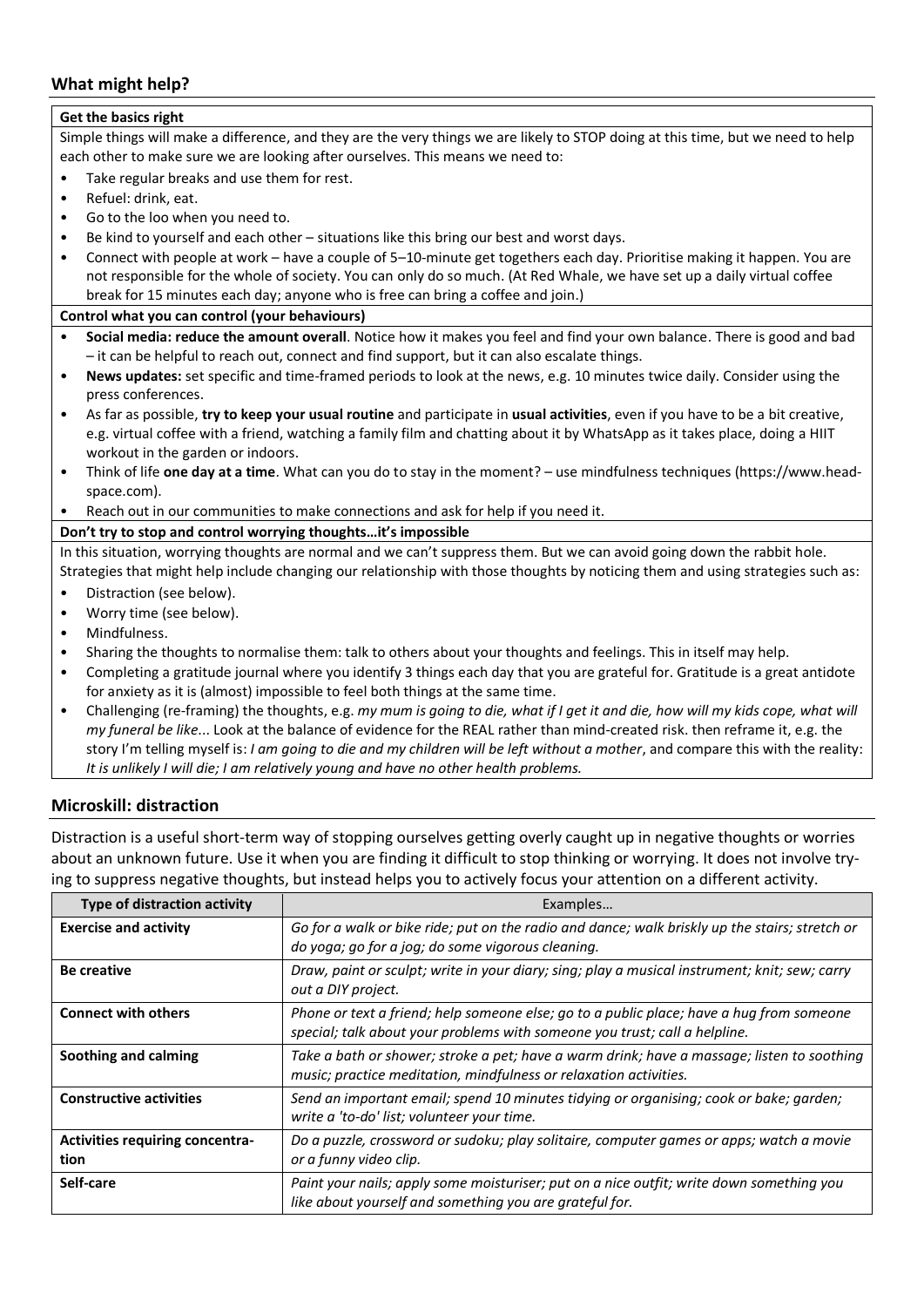| Release | Clench an ice-cube; sprint for 30 seconds on the spot; snap a band on your wrist; punch a |
|---------|-------------------------------------------------------------------------------------------|
|         | pillow or a punch-bag; listen to loud music.                                              |

#### **Microskill: worry time**

Worry time is a way of coping with excessive worrying. It involves learning to postpone worrying, or put it 'on hold' until a more convenient time. This will lead to worrying becoming less intrusive and will give us a greater sense of control.

The steps for using worry time are outlined below – it takes practise!

#### **Steps for 'worry time'**

- **Choose a worry time**: plan a regular period of 15–30 minutes for worrying each day, ideally at the same time and in the same place. Try to avoid doing this just before bedtime.
- **Notice when a worry pops into your mind**: if you notice that you have started worrying at any time outside the planned worry time, tell yourself: *It's OK to have this worry, but I'm going to put off thinking about it until my worry time. I will have time to think about it later. I will be able to deal with this problem later.*
- **Note down your worries**: you might find it helpful to carry a notebook to quickly write down the worry thought, and then close the book until worry time. Don't be concerned if the same thought pops back again very quickly. It is very common to experience repeated worry thoughts. Just repeat the same process: accept the thought, write it down and then postpone it for later.
- **Focus on your daily life:** after noting down your worry, close the book, focus your attention back onto the present moment and concentrate on whatever activity you are carrying out. This will help to let go of the worry until worry time arrives later on.
- **Review your worries during worry time**: when it comes to your planned worry time, you can look through your list of worries. Cross anything off the list that is no longer a worry for you. Allow yourself to worry for up to 30 minutes. Try to also focus on some problem-solving ideas by asking yourself: *Is there anything I can do to help this situation?*
- **Move on to another activity**: don't spend any longer than planned during worry time. Afterwards, try to move quickly onto another activity that is likely to take your mind away from your worries and lift your mood, such as exercise, listening to music or calling a friend.



#### **Summary of helpful strategies**

Have a look at the helpful resources below.